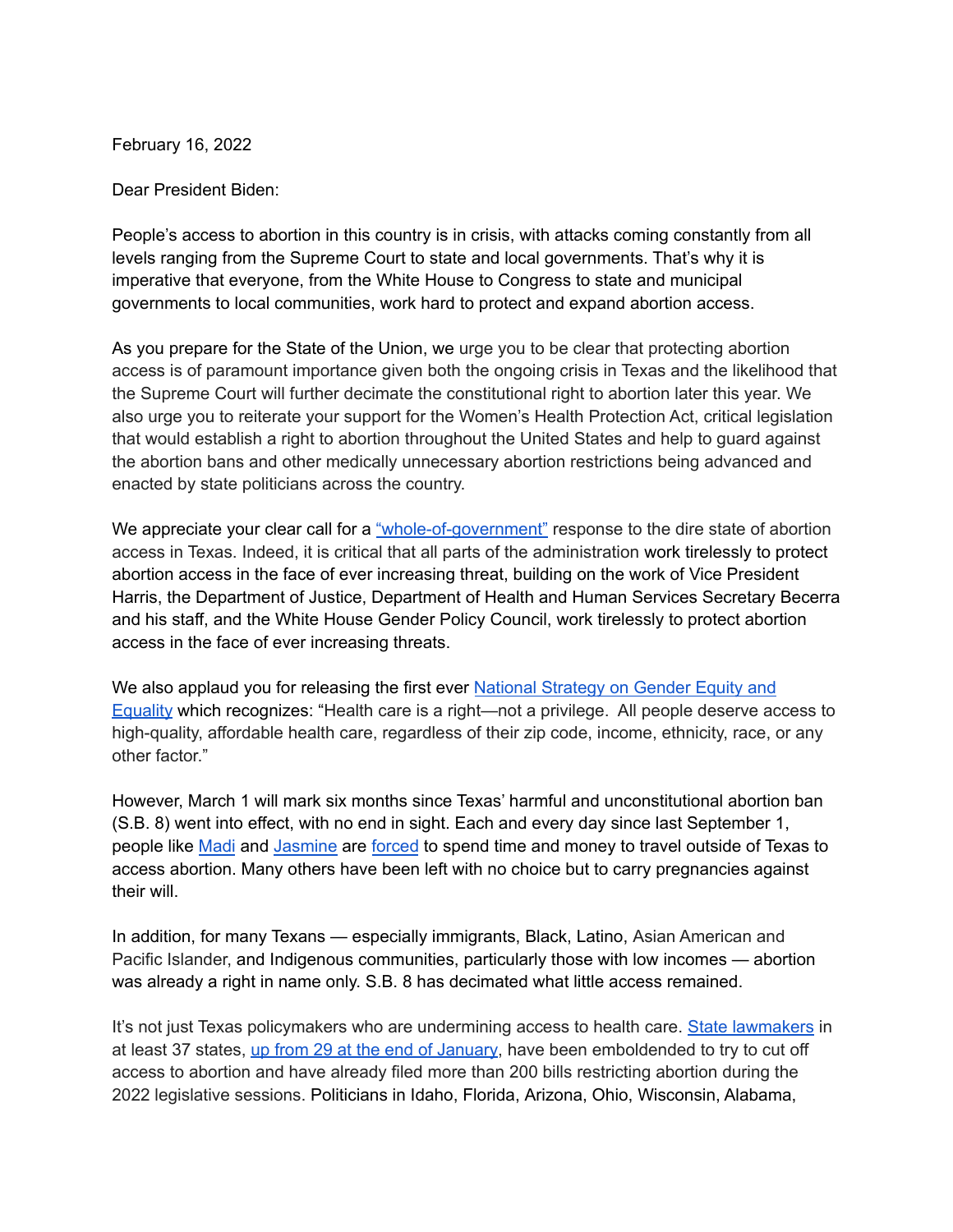Oklahoma, Maryland, Minnesota, and Missouri have introduced S.B. 8 copycat bills with Texas-style private right-of-action provisions.

And with the Supreme Court poised to potentially overturn *Roe v. Wade* when they rule on *Dobbs v. Jackson Women's Health Organization* this summer, we are staring down a future where basic access to abortion and other reproductive health care will almost certainly depend on what state you live in.

If *Roe* is overturned, approximately half the states, mostly in the South and Midwest, are poised to ban abortion; millions of people who can become pregnant could lose abortion access, including 36 million women — nearly half of the women of reproductive age (18-49) in the United States.

People across the country are outraged by the attacks on their sexual and reproductive health care, including abortion. Poll [after](https://www.plannedparenthoodaction.org/pressroom/the-polling-is-clear-stop-calling-abortion-a-divisive-issue) poll, including [CNN'](https://urldefense.proofpoint.com/v2/url?u=https-3A__u7061146.ct.sendgrid.net_ls_click-3Fupn-3D4tNED-2D2FM8iDZJQyQ53jATUSlpKJVqrpbkJrkgeAiUooKIlpsBRxGyS2MmJCrWEwmmnfOMaFMjMXbz86OTKboh66jARSTQ8t4aoeurbY4oW59D-2D2F6PWXr1U-2D2FHapEW7VLiK8KsfO-5FU6-2D2FeA3gGPzD2rEtbnbqlD7IIUkEX5Qal46SlgR2vLktTdXArIK2tf0HgqeIzWLGd0KIGMPXflu-2D2F3x-2D2FJlfQ-2D2Ff9lAr2bp05HTQPulDIQaTCRLtkKDqYGThd1sBcqJYfjTo4-2D2BRbufylnxAI4eirPGOa9FgiKD5IrzB-2D2B8EfImwXeIaG-2D2BGnAnC62VIyAT7qiQ02XUTPvXaHcxEcCy5Hypvf-2D2FZC77qkRAYLRLS-2D2BafguD8THA9oNNzaIM9gZKvpOmwBB-2D2BArYoUL82rcpVOI-2D2BA06oVR6jDrMbsXton0cHuJHbEObpTUVE79mJhWKXgKavLHKdaRnexGZ7w7geRX-2D2Buqin-2D2FlureQ-2D3D-2D3D&d=DwMFaQ&c=M9Y9dUXA_fD4PBleyTV_Lw&r=jxfMgsRs3boAeqTn5A7VEeLWwc4jRkhFLJd3mloqcK0&m=RSMf2X9Ls1SLH1oxwBUX5pdA92S7YUp8Ds_s9zN8y8LCoId-aQKeLNlJ65mDtrVh&s=Ag9lyXr8fX4IxIV2jFyrv9GTR20tybeDUdPSZ5nw4xY&e=)s and FOX [News'](https://www.foxnews.com/politics/abortion-roe-v-wade-polling-where-americans-stand) new polls, reiterate that there is broad support for abortion rights and that *Roe v. Wade* should not be overturned. An overwhelming majority of Americans support the right to abortion across the political spectrum; it is far from the "divisive" issue that some claim it to be.

[CNN](https://urldefense.proofpoint.com/v2/url?u=https-3A__u7061146.ct.sendgrid.net_ls_click-3Fupn-3D4tNED-2D2FM8iDZJQyQ53jATUSlpKJVqrpbkJrkgeAiUooKIlpsBRxGyS2MmJCrWEwmmnfOMaFMjMXbz86OTKboh66jARSTQ8t4aoeurbY4oW59D-2D2F6PWXr1U-2D2FHapEW7VLiK8Umlz-5FU6-2D2FeA3gGPzD2rEtbnbqlD7IIUkEX5Qal46SlgR2vLktTdXArIK2tf0HgqeIzWLGd0KIGMPXflu-2D2F3x-2D2FJlfQ-2D2Ff9lAr2bp05HTQPulDIQaTCRLtkKDqYGThd1sBcqJYfjTo4-2D2BRbufylnxAI4eirPGOa9FgiKD5IrzB-2D2B8EfImwXeIaG-2D2BGnAnC62VIyAT7qiQ02XU73q-2D2BXRSNdX6hmOl3zpQmfZIynOOOx5yjEnl-2D2FOzxlp5So5iBaeL965jX5p4PRbVXvFmfhR81ziGK2JmNsUxOansHZsbtKnbYit4yhHXlYmu1rCurUdA5u3PZI1-2D2BIDr14oY-2D2BXDgqXM4OvQ7P3X19UZhg-2D3D-2D3D&d=DwMFaQ&c=M9Y9dUXA_fD4PBleyTV_Lw&r=jxfMgsRs3boAeqTn5A7VEeLWwc4jRkhFLJd3mloqcK0&m=RSMf2X9Ls1SLH1oxwBUX5pdA92S7YUp8Ds_s9zN8y8LCoId-aQKeLNlJ65mDtrVh&s=GK4MEESyTb4MhJMsZMcQz8TYffjC-yUKXsn4_zPL7Zk&e=) (Conducted Jan. 13-18, 2022)

- 85% of Democrats, 72% of Independents, and 44% of Republicans do not want the Supreme Court to overturn Roe.
- The majority of Americans say that if Roe v. Wade were overturned, they'd like their state to set laws that are more permissive than restrictive toward abortion.
- The majority of Americans would like to see their state become a "safe haven" for women who want abortions but can't get them where they live.

Fox [News](https://urldefense.proofpoint.com/v2/url?u=https-3A__u7061146.ct.sendgrid.net_ls_click-3Fupn-3D4tNED-2D2FM8iDZJQyQ53jATUQcnmVLcszd-2D2FGZT8UoH3vhzE1R8POUL2Ts7SBuKIz1JxlzRB4i6Qbevvd3glp6YzNhOoZi0FwNBI4h3GY4g-2D2BNCzxYIQh-2D2Ba8jBV-2D2FSwGpWNG-2D2F2t-5F06-5FU6-2D2FeA3gGPzD2rEtbnbqlD7IIUkEX5Qal46SlgR2vLktTdXArIK2tf0HgqeIzWLGd0KIGMPXflu-2D2F3x-2D2FJlfQ-2D2Ff9lAr2bp05HTQPulDIQaTCRLtkKDqYGThd1sBcqJYfjTo4-2D2BRbufylnxAI4eirPGOa9FgiKD5IrzB-2D2B8EfImwXeIaG-2D2BGnAnC62VIyAT7qiQ02XU0k6hy3M4UdG7M3xpj0lAIrU2WhFYMSDlVFU5CKb3RTNG-2D2BrGwr88k68gwGjoisKoCDjiJqARqHybC9tk2M4kqiRdQMOaS-2D2F5ttq5z0muXx0KZ7XhqmDel1-2D2FS7-2D2Fp8xPHW2pmOSA0UGfz2zQv5l6pWeFwA-2D3D-2D3D&d=DwMFaQ&c=M9Y9dUXA_fD4PBleyTV_Lw&r=jxfMgsRs3boAeqTn5A7VEeLWwc4jRkhFLJd3mloqcK0&m=RSMf2X9Ls1SLH1oxwBUX5pdA92S7YUp8Ds_s9zN8y8LCoId-aQKeLNlJ65mDtrVh&s=acjLi0oL680rfVjjGD5hupqc4uMgP57x8u2garS2G6E&e=) (Conducted Dec. 15, 2021)

- Over half of Republicans (53%) joined majorities of Democrats (77%) and independents (64%) in saying Roe should remain the law of the land.
- Seven in 10 white Catholics (72%) and about half of white evangelical Christians (49%) also said the decision should stand.

[Gallup](https://urldefense.proofpoint.com/v2/url?u=https-3A__u7061146.ct.sendgrid.net_ls_click-3Fupn-3D4tNED-2D2FM8iDZJQyQ53jATUTPZQ26N384y0pYKGgvm0S1wZk5FCyJQbhralSZU-2D2FwEgnfGPpPWyxd8C1aozIVRhXw-2D3D-2D3DICgq-5FA20kh2ZSAQojVpDaVuf8t02HuovBA9w05XyJJB4amJ-2D2FAGFYea6187EDGotx2dWj-2D2FT3As93arEybTp6lRRYosdGta-2D2FReQ969LQddmkI-2D2Bqtnotl81XjAyjszACJ8pXDBZY-2D2BC1bGajxs9PJi3fJtXxrpWORmm5x6-2D2F2ef4bVfe1PBM-2D2FXmFpOiHJlz3FzajYjwj7o4A9sTnbolJqQkDO2MA7sp3phdnkMdZ6FojVAkh35nSdZcvWekVyk1HjG9jOgn9Wr7cepaNdjHlsh538f0HyAhO26YzJ-2D2F-2D2B-2D2FEZTslwhCvKpxzJMM5uMvWqwPx-2D2FjSxZrDDRGfs6860T9XE5mnTDg927sl1LImvFbl6tX4cmyxwqf-2D2Fw-2D3D&d=DwMFaQ&c=M9Y9dUXA_fD4PBleyTV_Lw&r=RpHirHARGYZhnvahPHC__r0nELfB3T-PqoIdfuVPPoU&m=2rhDlRgxoz1qQwWTw1d5GXEmVFyxdLJjZD0F-ugpvDP5o0iQ4bizw8F0gqcLp_rA&s=PLoPXjpHRPvxV6ht4ITDkMspHts9L4EwdG3asGwBMFg&e=) Poll (Conducted May 3-18, 2021)<sup>1</sup>

● 80% of the American public think abortion should be legal.

We are hopeful you will make a forceful case to the American public about the administration's efforts to protect abortion access in the face of unprecedented attacks.

<sup>&</sup>lt;sup>1</sup> Similarly only 20% of [respondents](https://twitter.com/teemoneyusa/status/1461326771584917507/photo/1) think the government should regulate abortion.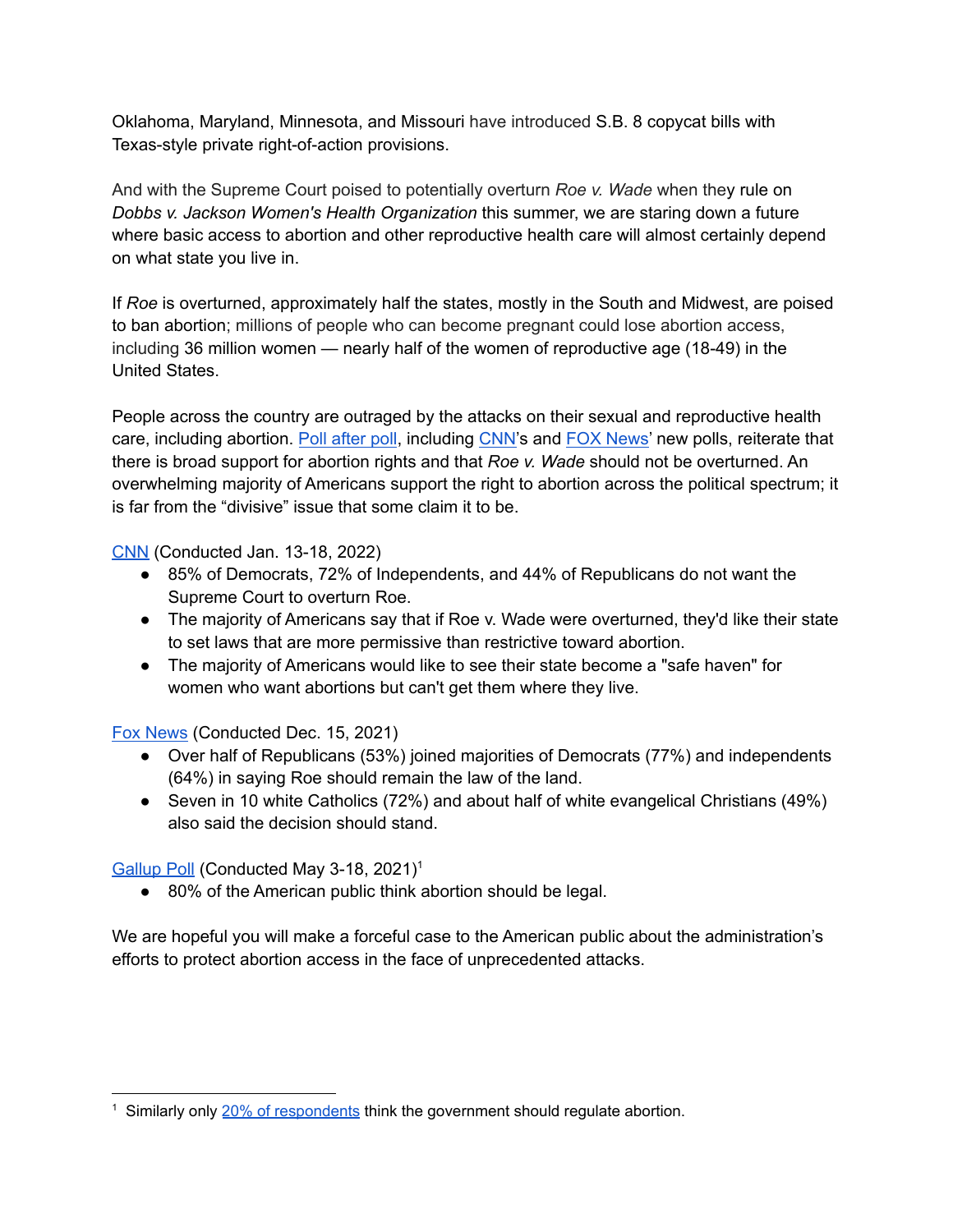## SIGNED:

A Woman's Choice of Charlotte, Greensboro, Raleigh, and Jacksonville Abortion Access Front Abortion Care Network Access Reproductive Care (ARC)-Southeast ACCESS Reproductive Justice Advocates for Youth All-Options All\* Above All Action Fund American Civil Liberties Union American Humanist Association American Muslim Bar Association (AMBA) American Society for Reproductive Medicine Amnesty International USA Avow Black Women for Wellness Black Women for Wellness Action Project Catholics for Choice Center for Reproductive Rights Chicago Abortion Fund Cobalt Collective Power for Reproductive Justice EMAA Project Equality Labs Feminist Majority Foundation Feminist Women's Health Center Florida Access Network Fòs Feminista Freedom From Religion Foundation Frontera Fund Fund Texas Choice Gender Justice Global Justice Center Grandmothers for Reproductive Rights (GRR!) Guttmacher Institute HEART Women & Girls Heartland Alliance International Hope Clinic for Women Human Impact Partners

Ibis Reproductive Health If/When/How: Lawyering for Reproductive **Justice** In Our Own Voice: National Black Women's Reproductive Justice Agenda Ipas Jane's Due Process Jewish Women International Just The Pill/Abortion Delivered Justice for Muslims Collective Lilith Fund Love Me Unlimited 4 Life Mabel Wadsworth Center Miscarriage + Abortion Hotline Ms. Foundation for Women NARAL Pro-Choice America National Abortion Federation National Advocates for Pregnant Women National Asian Pacific American Women's Forum (NAPAWF) National Birth Equity Collaborative National Center for Lesbian Rights National Council of Jewish Women National Council of Jewish Women Greater **Dallas** National Family Planning & Reproductive Health Association National Health Law Program National Institute for Reproductive Health National Latina Institute for Reproductive Justice National Network of Abortion Funds National Organization for Women National Partnership for Women & Families National Women's Health Network National Women's Law Center Nebraska Abortion Resources (NEAR) New Mexico Religious Coalition for Reproductive Choice New Orleans Abortion Fund New River Abortion Access Fund Northland Family Planning Centers